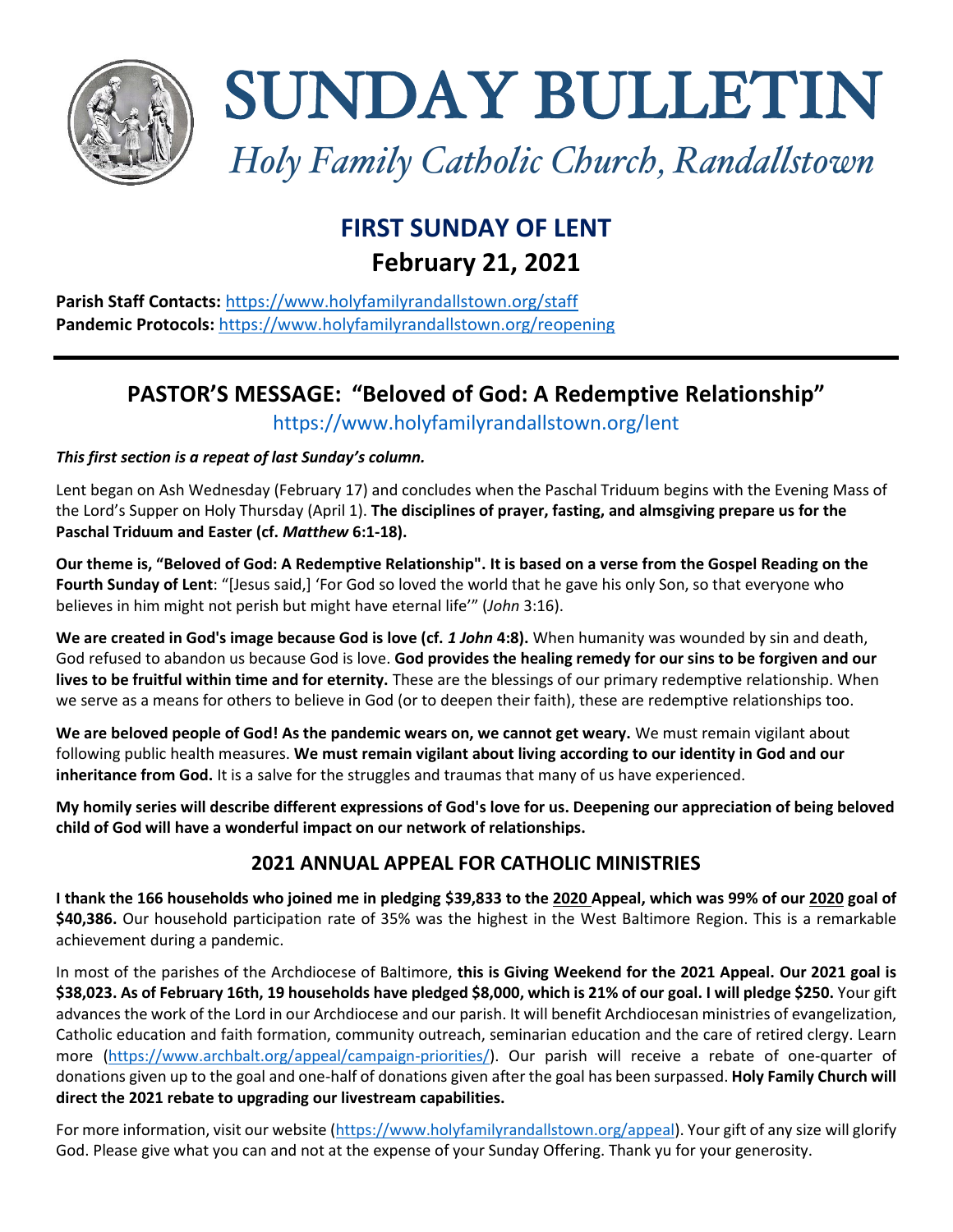## **PASTOR'S MESSAGE (continued)**

### **PERSEVERE IN PRAYER**

**Please join me in prayer for an end to this pandemic.** May our efforts to slow its spread succeed. May those who are not cooperating with these efforts have a change of heart. May those who are providing safety, medical care, and other necessary services be protected as they serve with integrity.

### **May you have a fruitful observance of holy Lent. Father Raymond Harris | Email: RHarris@archbalt.org | Phone: 410.922.3800, ext. 6**

# **BELOVED OF GOD: A REDEMPTIVE RELATIONSHIP First Sunday of Lent – The Reign of God**

## **Reflection on the Sunday Gospel Reading**

*Father Harris' series describes different expressions of God's love for us. Deepening our appreciation of being beloved child of God will have a wonderful impact on our network of relationships.* 

**Read Mark 1:12-15.** The Lord Jesus Christ, existing eternally as God the Son, was conceived in the womb of the Blessed Virgin Mary solely by God the Holy Spirit. He was sent by God the Father to redeem humanity from sin and death. Created in the divine image, we are beloved of God. A loving relationship deepens with trust. Humanity suffered the wounds of sin and death when distrust of God led to disobedience of God. However, God continues to love us and takes the initiative to provide the healing remedy for our wounds. This is the blessing of being engaged in a redemptive relationship with God.

Therefore, we want to allow God to reign over our lives, communities, nation, and world. The disciplines of prayer, fasting, and almsgiving helps us to cooperate with the gracious love and mercy of God. Our mindset to become holy with the help of God becomes holy actions. We choose to do what is right and to forsake what is wrong.

God loved us first and loves us forever. Our commitment to love God wholeheartedly overflows into a commitment to love ourselves and others with the right perspective. It informs how we will think, speak, and act. In union with Christ and in communion with His Church, we want our lives to declare that the kingdom of God is at hand..

**Catechism of the Catholic Church #2818: "**In the Lord's Prayer, 'thy kingdom come' refers primarily to the final coming of the reign of God through Christ's return. But, far from distracting the Church from her mission in this present world, this desire commits her to it all the more strongly. Since Pentecost, the coming of that Reign is the work of the Spirit of the Lord who 'complete[s] his work on earth and brings us the fullness of grace.'"

## **SUNDAY HOLY MASS READINGS**

**February 21: First Sunday of Lent** Genesis 9:8-15 + Psalm 25:4-9 1 Peter 3:18-22 + Mark 1:12-15

**February 28: Second Sunday of Lent** Genesis 22:1-2, 9a, 10-13, 15-18 + Psalm 116:10, 15-19 Romans 8:31b-34 3:18-22 + Mark 9:2-10

## **POPE FRANCIS' PRAYER INTENTION FOR FEBRUARY**

**February 2021 – Universal intention:** Violence against women We pray for women who are victims of violence, that they may be protected by society and have their sufferings considered and heeded.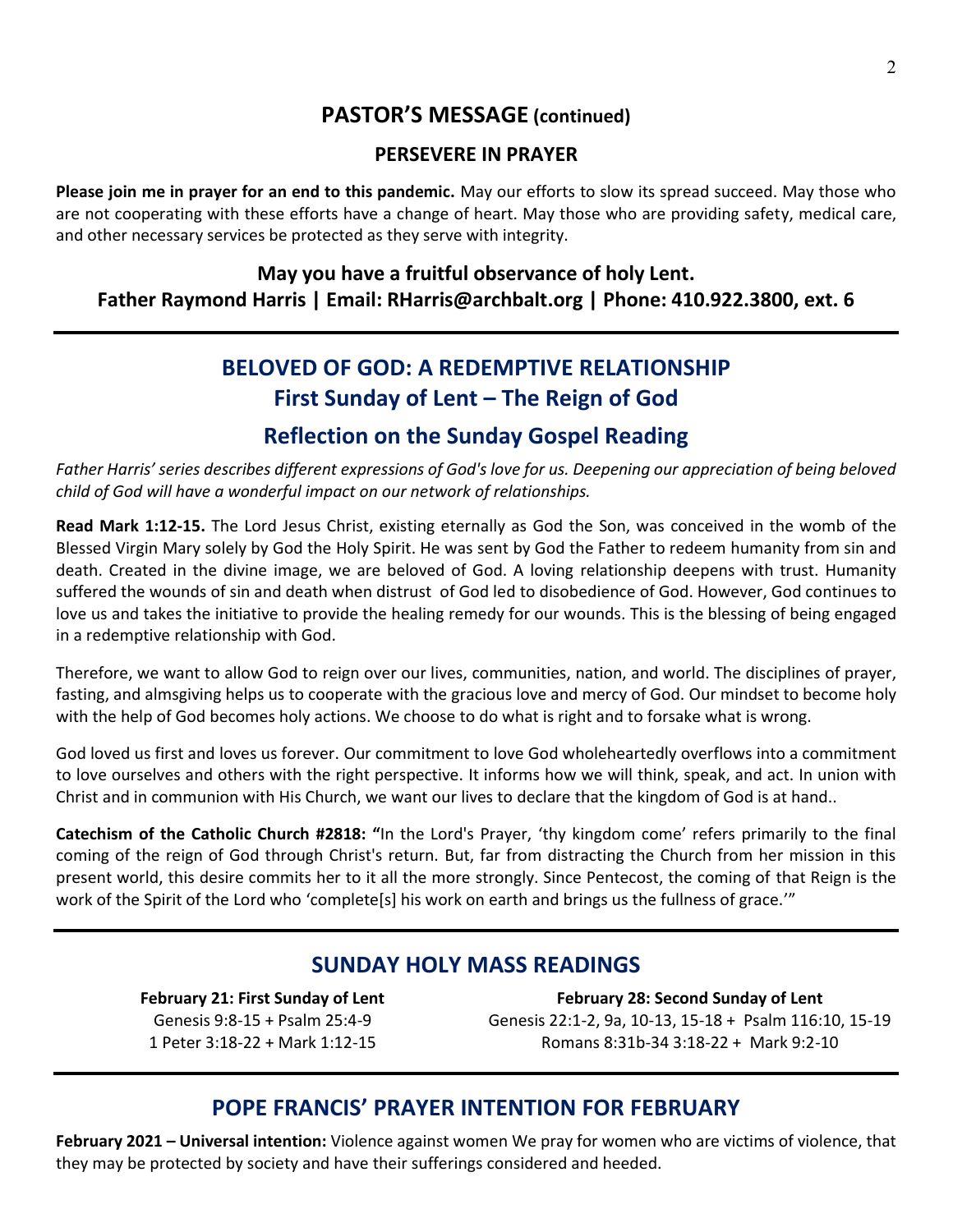### **HOLY MASS SCHEDULE**

"First come, First served" seating. Maximum of 100 can attend

**THE LORD'S DAY:** Sat at 4 PM; Sun at 7:30 AM & 11 AM **WEEKDAYS:** Mon – Fri at 8:30 AM *Rosary at 8 AM*

**CHURCH IS OPEN FOR PRIVATE PRAYER**

**Tuesday •** 9 – 10 AM **Thursday •** 9 – 10 AM with Adoration **Saturday •** 2:30 – 4 PM

You must follow the protocols as noted on our website [\(https://www.holyfamilyrandallstown.org/reopening\)](https://www.holyfamilyrandallstown.org/reopening). , including wearing a mask in the church building at all times.

### **SACRAMENT OF RECONCILIATION & PENANCE (CONFESSIONS)**

**Learn more:** <https://www.holyfmilyrandallstown.org/penance>

**Thursday • 9:15 – 9:45 AM Friday • 7:30 – 8:00 PM Saturday • 2:45 – 3:45 PM Sunday • 10:15 – 10:45 AM**

**Other times:** by appointment with Father Harris in person

*Has it been awhile? Do not be afraid! Ask the priest to help you. Receive God's healing mercy.*

### **HOLY MASS INTENTIONS for February 20 – 26**

**† means a member of the faithful departed**

**Saturday, February 20 at 4 PM** Elizabeth Mwai

**Monday, February 22 at 8:30 AM** Nicholas Mwai

**Thursday, February 25 at 8:30 AM** Dorothy Harris †

**Sunday, February 21 at 7:30 AM** The People of Holy Family Parish **Tuesday. February 23 at 8:30 AM** Charles Kuester †

**Friday, February 26 at 8:30 AM** Dale & Carolyn Anderson

**Sunday, February 21 at 11 AM** Juliette Graham

**Wednesday, February 24 at 8:30 AM** 

**Options to submit your request s for Mass Intentions** (suggested donation is \$10).

- **by visiting the Parish Office** (open Monday Friday from 9 AM 5 PM)
- **by phone:** Monday Friday from 9 AM 5 PM (410-922-3800, ext. 4)
- **email:** [kerry.topel@archbalt.org](mailto:kerry.topel@archbalt.org)
- **mail:** Holy Family Church, 9531 Liberty Road, Randallstown, MD 21133

### **PRAY FOR THE DEPARTED**

May the souls of all the faithful departed, through the mercy of God, rest in peace. Amen..

### **PRAY FOR THOSE WHO ARE SICK**

Jean Alexander, Rocco Aliberti, K. Dale Anderson, Jerry Anderson, Mary Anna Baffoe-Bonnie, Rose Balk, E. Alan Ball, Albert Blanchard, Mary Blanton, Sue Bray, Annette Brown, Josephine Burns, Beth Cassidy, Jeanette Cherigos, Chinyere Chikeka, JoAnn Coules, Liam Craane, Helen Dorman, Veronica Dougherty, Cassie Downey, Dorothy Eichelman, Anne Emerson, Neva Farrah, Barbara Failla, Guy Gable, Joe Gertz, Cullis Glenn, Gary Gordon, Lisa Grey, Jeanie Hakanson, Sherell Hinton, Margaret Irwin, Rosemarie Jean-Louis, Mildred Jones, Cheryl Kauffman, Cassidy Keefe, Greyson Knight, Mary Liberto, Jeffrey Lohinski, Jane Matos, Jack McGinnis, Nancy McQuay, Bob Moan, Peggy Moan, Luz Molock, Randy Norden, Margaret Ntatin, Leobarda Olivares, Louis Onwuanaibe, Cathy Owens, Darcia Parker, Joseph Perozziello, Don Rojas, Lincoln Ross, Vince Rosso, Paul & Elizabeth Ruch, Brenda Sadowski, Rosa Santos, Anthony Serio, Shannon Sharpe, Thelma Smith, Dottie Swol, Dorothy Lynne Sutch, Greg Thompson, Kimberly Thompson, and Catherine Walsh.

9531 Liberty Road, Randallstown, MD 21133 410.922.3800 www.holyfamilyrandallstown.org

Jerry Anderson †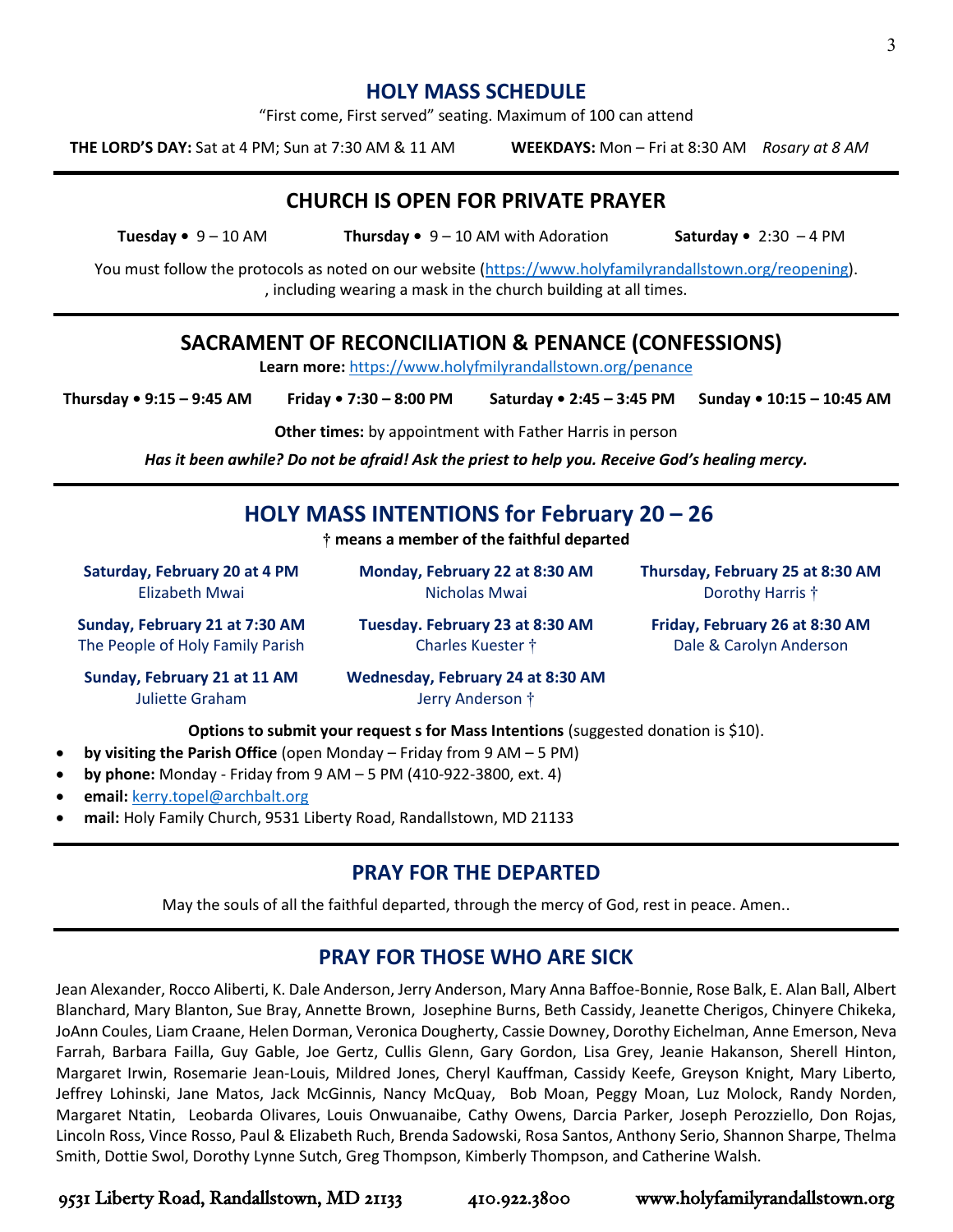## **CONNECTED: GROWING IN CHRIST TOGTHER**

*Whether we can worship in the parish church on The Lord's Day or not at this time, we are spiritually connected as we continue to grow as disciples of Christ within His Church. We continue to fulfill our parish mission.*

#### **PARISH MISSION STATEMENT**

The mission of Holy Family Parish is to help people to believe in Christ, belong to His Church, and bless our communities. We strive to fulfill our mission through worship, evangelization, faith formation, stewardship, fellowship, and service.

#### **CONNECTED SCRIPTURE VERSE**

Jesus said to His disciples, "'I am the vine, you are the branches. Whoever remains in me and I in him will bear much fruit, because without me you can do nothing.'"

#### **PARISH CONNECTED PRAYER**

Lord Jesus Christ, you are the Vine and we are the branches. Apart from You, we can do nothing. Strengthen our connections with You and with one another as we proclaim your Gospel and build your Church. You live and reign with the Father and the Holy Spirit, one God, for ever and ever. Amen.

## **SUNDAY OFFERTORY REPORT**

**Thank you very much for your generosity to the work of the Lord.** Thisreport does not include what was given for "second collections". Before the suspension of Holy Mass with the presence of the faithful, we averaged between \$6,000 - \$7,000 on a Sunday. **Please do what you can to help your parish to advance our mission.** Options for giving are below.

| JANUARY 25-29, 2021           |         |  |                           |                     |
|-------------------------------|---------|--|---------------------------|---------------------|
| Via mail or hand-delivered    | \$2,339 |  | In church (envelopes)     | Mass canceled – ice |
| Via electronic funds transfer | \$485   |  | In church (non-envelopes) | Mass canceled - ice |
| $TOTAL - $2,824$              |         |  |                           |                     |

**Mail:** Send your offertory envelope or check to: Holy Family Church, 9531 Liberty Road, Randallstown, MD 21133

**Via your bank:** Please send your check to "Holy Family Church, 9531 Liberty Road, Randallstown, MD 21133"

**Electronically:** Learn how to use Give Central at www.holyfamilyrandallstown.org/give

**Text to Give:** Our newest option via GiveCentral. Text OFFER <space> amount to 14108839358

For example, to offer \$0, you would text OFFER 50 to 14108839358 (no \$ is needed)

### **POOR BOX DONATIONS FOR FEBRUARY**

The **Holy Family Conference of the Saint Vincent de Paul Society** coordinates our parish efforts to serve those who are in need.

### **PRAYERFULLY CONSIDER YOUR PARISH IN YOUR WILL**

Our corporate title is "Holy Family Roman Catholic Congregation, Inc. in Randallstown, Maryland."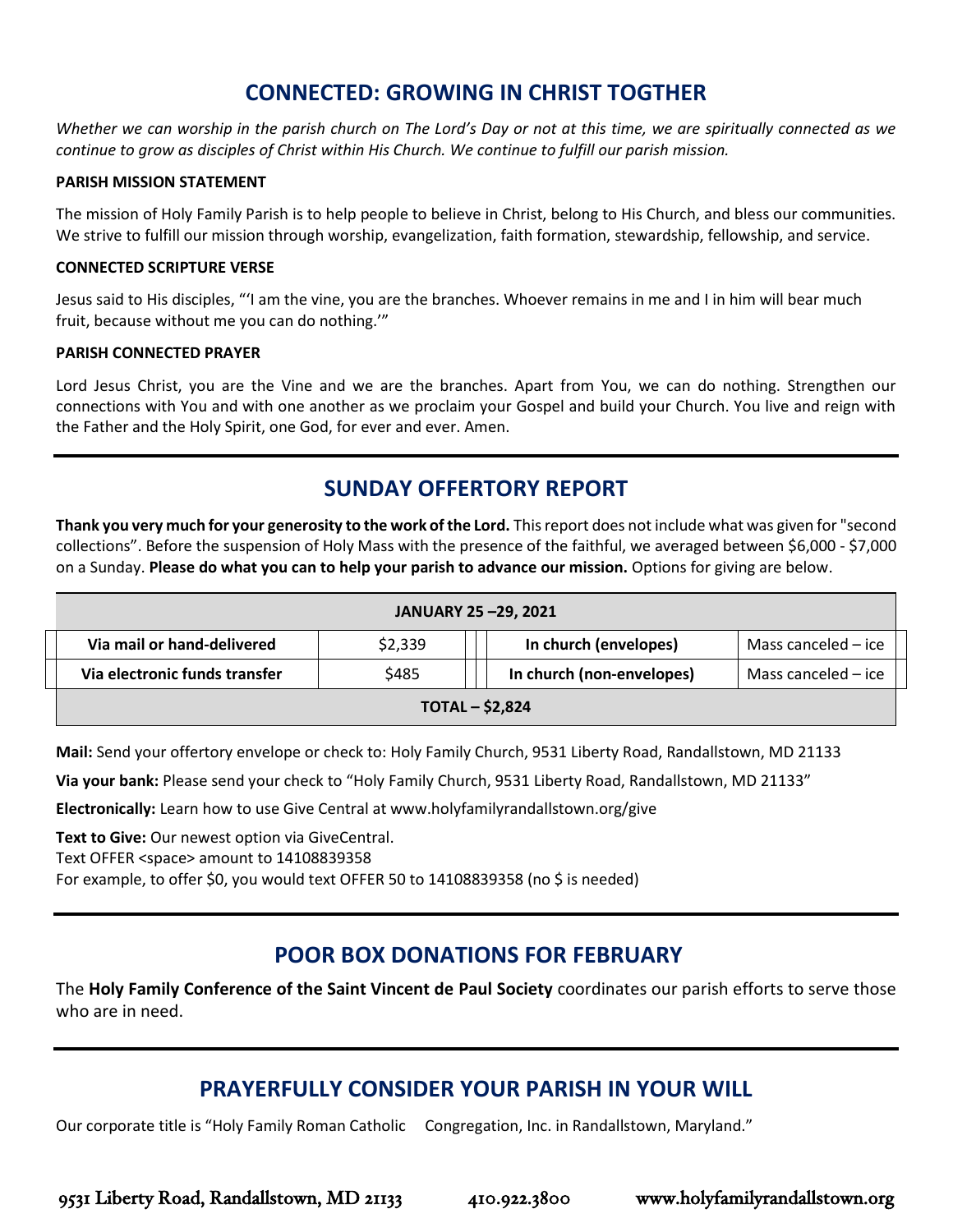### **GENERAL INFORMATION**

#### **HOLY FAMILY PARISH INVITES YOU TO JOIN US**

All are welcome to join us as we strive to follow Christ within the fellowship of His Church. God's grace makes it possible for all to accept the entire Gospel, with its comforts and challenges (cf. *Mark* 1:15). **Registration forms can be found at our website** [\(https://www.holyfamilyrandallstown.org/registration\)](https://www.holyfamilyrandallstown.org/registration). Completed forms can be sent to the Parish Office (Holy Family Parish, 9531 Liberty Road, Randallstown, MD 21133).

**If you have any questions about the Catholic faith, or want to explore becoming a Catholic, please contact:**

**Father Raymond Harris,** *Pastor* • 410-922-3800, ext. 6 or [rharris@archbalt.org](mailto:rharris@archbalt.org) **Mr. Darron C. Woodus,** *Pastoral Associate* **•** 410-922-3800, ext 7 or [darron.woodus@archbalt.org](mailto:darron.woodus@archbalt.org) **Mrs. JoAnn Harvan-Chin,** *Director of Faith Formation* **•** (410-922-3800. ext. 5 or [joann.harvan@archblt.org\)](mailto:joann.harvan@archblt.org)

#### **PARISH OFFICE HOURS**

**The Parish Office is open from Monday to Friday from 9 AM – 5 PM.** You must wear a mask to enter the Parish Office, per the State of Maryland and the Archdiocese of Baltimore. So that the Parish Secretary may serve others who also need assistance, please be considerate of the time.

#### **LIVE-STREAM OF HOLY MASS & DEVOTIONS**

For those who are unable to worship in person currently, we have this option. **Watch and worship on Facebook Live. Direct link:** <https://www.facebook.com/HFCRandallstown/live>

No Facebook account? No problem! Go to the direct link [\(https://www.facebook.com/HFCRandallstown/live](https://www.facebook.com/HFCRandallstown/live))

#### **BOOK OF INTENTIONS**

You now have an opportunity to submit a prayer request for the Book of Intentions in the narthex. Please keep your prayer request concise and send it to [bookofintentions@gmail.com.](mailto:bookofintentions@gmail.com) Remember, this is not the place to request Mass intentions or to send a message to Father Harris or another staff member.

#### **STAY CONNECTED WITH OUR PARISH ON SOCIAL MEDIA**

**Facebook – Parish:** <https://www.facebook.com/HFCRandallstown.org> **Facebook – Father Harris:** <https://www.facebook.com/FatherRaymondHarris> **Instagram – Parish:** <https://www.instagram.com/holyfamily2019>

#### **RECEIVE TEXT & EMAIL ALERTS VIA FLOCKNOTE:**

#### **Text HFR to 84576 or visit [https://hfr.flocknote.com](https://hfr.flocknote.com/)**

By sharing your phone number, you will receive occasional texts, such as reminders about upcoming events. By sharing your email, you will receive a weekly newsletter from Father Harris and any urgent announcements.

#### **INCLEMENT WEATHER POLICY**

- **1. NOTIFICATION:** The public will be notified via our website, Flocknote, Facebook and Instagram pages, and Father Harris' voicemail (410-922-3800, ext. 6). See the website and social media addresses on the previous page.
- **2. WEEKENDS:** Holy Mass will be celebrated on The Lord's Day. People must exercise extreme caution as they drive and walk on campus. However, in extreme conditions (e.g. blizzard), Father Harris will cancel public Holy Mass on The Lord's Day.
- **3. WEEKDAYS:** During this season, we will not follow Baltimore County Public Schools. **Mornings:** A decision will be made by 6:30 AM. **During the day:** A decision will be made as soon as it is warranted.
- **4. VIRTUAL EVENTS:** Cancelations apply to activities on campus, which are usually Holy Mass and Parish Office hours.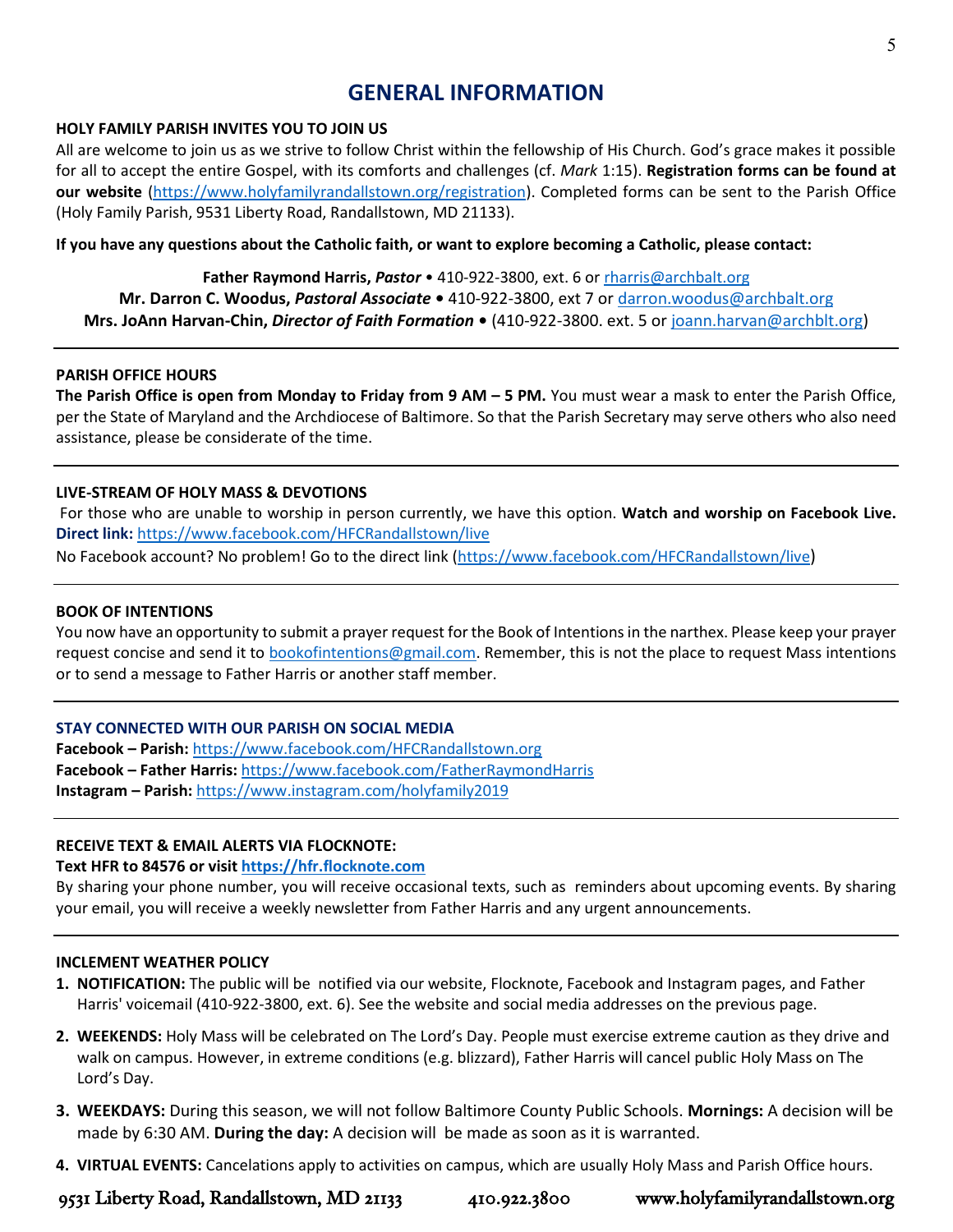## **LENTEN OPPORTUNITIES AT HOLY FAMILY CHURCH <https://www.holyfamilyrandallstown.org/lent>**

### **PARISH TOWN HALL MEETINGS**

**We are approaching the one-year mark of living with the COVID-19 pandemic. It is time for another general parish update.** Three sessions were scheduled. The first session on February 11 was on Facebook Live. 14 people attended. The second session was on February 17 after Holy Mass at 7 PM. No one attended. **The last session is this Sunday, February 21 at 4 PM via Zoom video an telephone conferencing.** For a Zoom invitation,, please send an email to our Director of Faith Formation, JoAnn Harvan-Chin [\(joann.harvan@archbalt.org](mailto:joann.harvan@archbalt.org)**).** 

There will be brief reports from Father Harris, Darron Woodus (Pastoral Associate), and JoAnn Harvan-Chin (Director of Faith Formation). After each report, there will be time to ask questions or to receive comments related to the report. Then there will be an open forum about parish life.

### **PRAY FOR ARCHDIOCESE OF BALTIMORE SEMINARIANS**

From Ash Wednesday to Divine Mercy Sunday,the Vocations Office invites you to pray for an Archdiocesan seminarian.

**February 21** • Daniel Andrades **February 22** • Pascal Atunzu

**February 23** • Tre Bart **February 24** • Jeremy Belk **February 25** • John Bilenki **February 26** • James Bors

### **PARISH NEWS**

**ACCOMODATIONS FOR THOSE WHO WANT TO RECEIVE THE EUCHARIST Y ON THE TONGUE**

**The federal Centers for Disease Control and Prevention report that the COVID-19 virus can be transmitted through breathing.** This is the only reason that Archbishop William Lori strongly encourages communicants to receive the Eucharist initially in the hand. It is for the health of the clergy and all worshippers.

After continued consultation with his doctors, Father Harris will not administer the Eucharist directly on the tongue on a regular basis. He has several comorbidities and must reduce the risk during this pandemic. **During Holy Mass at 11 AM, a Communion Minister is available to administer the Eucharist directly on the tongue.**

### **HELP US TO RESTOCK OUR FOOD PANTRY: Every Weekend**

The Saint Vincent de Paul Society is ready to receive your food pantry donations. **Hunger knows no season.** Place your donation in the narthex.

### **After Holy Mass on The Lord's Day (Saturday at 4 PM; Sunday at 7:30 AM & 11 AM)**

### **Non-perishable canned, bagged, or boxed items. No out-if-date items.**

- **Canned Vegetables:** corn, green beans, mixed veg, peas, pork & beans, tomatoes, white potatoes, yams
- **Meats:** canned meats, canned tuna fish
- **Pasta & starches:** bread stuffing, canned ravioli, instant mashed potatoes (box), macaroni & cheese (box), pasta, pasta sauce, rice (box)
- **Fruit:** canned fruit, cranberry sauce
- **Desserts:** cake mixes, canned frosting, Jell-O® (small boxes), muffin mix (small boxes)
- **Other:** canned soups, cereal, jelly, peanut butter, tea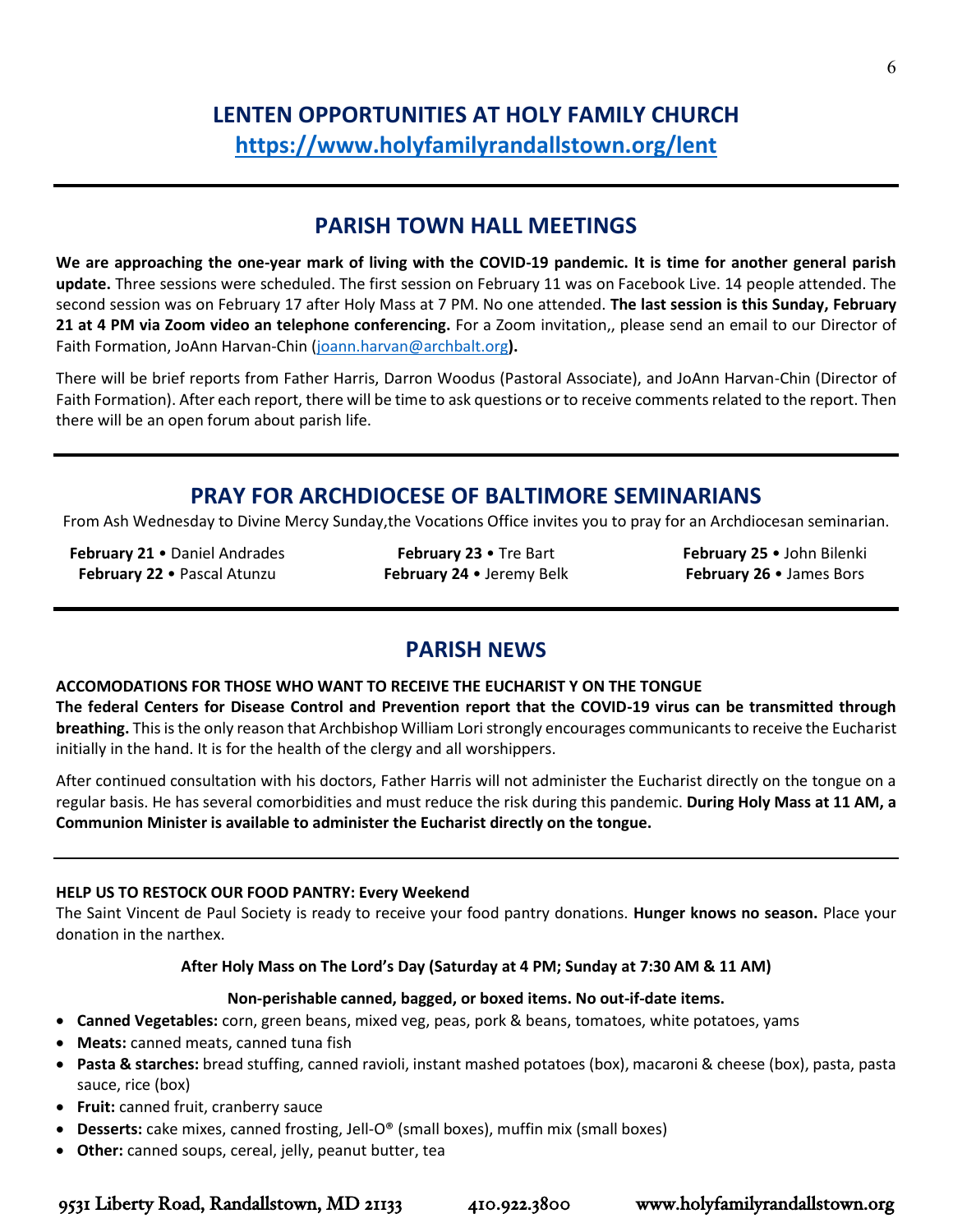### **PARISH NEWS**

### **2021 ARCHDIOCESAN ANNUAL APPEAL FOR CATHOLIC MINISTRIES: February 20 & 21**

**This year's theme is, "Joyful in Hope".** It is based on this Scripture verse: "Rejoice in hope, endure in affliction, persevere in prayer" (*Romans* 12;12). **When you support the Annual Appeal for Catholic Ministries, you are supporting our parish and a myriad of ministries, programs and other Catholic institutions that strengthen our community of faith.** Now more than ever, your generous support for the Appeal is offering spiritual and material comfort and, ultimately, the blessing of HOPE to those we are called to serve, while bringing you into closer communion with the Living Christ and your archdiocesan family. This year, we have made joining your neighbors in supporting the Annual Appeal for Catholic Ministries easier than ever:

- **Pledging:** Pledge and pay in monthly installments. A monthly reminder will be sent for the duration of your pledge unless you are fulfilling your pledge in automatic credit card deductions.
- **Giving Weekend (February 20 & 21):** Make a gift or pledge (in person or virtually) during Mass on this special weekend. Envelopes and mobile/online options will be provided.
- **Appeal Giving Tuesday (February 23):** In the tradition of Giving Tuesdays, the convenience of making a gift or setting up a pledge will be communicated directly to you.
- **One-Time Gift:** An outright gift can be made by check or credit card at any time during the Appeal. Distributions from retirement plans and gifts of stock are also popular ways to give.
- **Online Giving:** To make an online pledge or gift, donate at . the website [\(https://www.archbalt.org/appeal/give\)](https://www.archbalt.org/appeal/give). **Please make sure to select Holy Family - Randallstown as your parish when making your pledge/gift.**

### **TUESDAY EVENING BIBLE STUDY: February 23**

Join our Director of Faith Formation, JoAnn Harvan-Chin on **Tuesdays at 7 PM (note new time) via Zoom video and phone conferencing**. To receive a Zoom invitation, contact JoAnn Harvan-Chin [\(joann.harvan@archbalt.org](mailto:joann.harvan@archbalt.org) or 410- 922-3800, ext. 5).

### **TUESDAY EVENING ROSARY" February 23**

The Saint Charles Borromeo Council of the Knights of Columbus invite you to join in praying the Holy Rosary on the **fourth Tuesday of the month at 7 PM in the Main Church**. The Joyous, Sorrowful, Glorious, and Luminous Mysteries are prayed. you do not have to remain for the entire time. **It is on Tuesday, February 23 in the Main Church.**

### **THURSDAY MORNING ADULT BIBLE STUDY: February 25**

Our Director of Faith Formation, JoAnn Harvan-Chin, is leading a Bible Study composed by her on the mysteries of the Holy Rosary. **Join her on Thursdays at 10 AM via Zoom video and phone conferencing**. To receive a Zoom invitation, please contact JoAnn Harvan-Chin [\(joann.harvan@archbalt.org](mailto:joann.harvan@archbalt.org) or 410-922-3800, ext. 5).

#### **THURSDAY EVENING BIBLE STUDY: February 25**

**Join Father Harris on Thursday at 7 PM for Bible Study on Facebook Live.** No Facebook account? No problem! Just visit this link [\(https://www.facebook.com/HFCRandallstown/live\)](https://www.facebook.com/HFCRandallstown/live). **The topic is, "'I am the Resurrection and the Life" (Part 2). The text is John 11:17-27.** The series theme is, "Identity: Christ, the Christian, and the Church." Deepening our understanding of what Jesus says about Himself will do the same regarding our identity as His disciples gathered in His Church.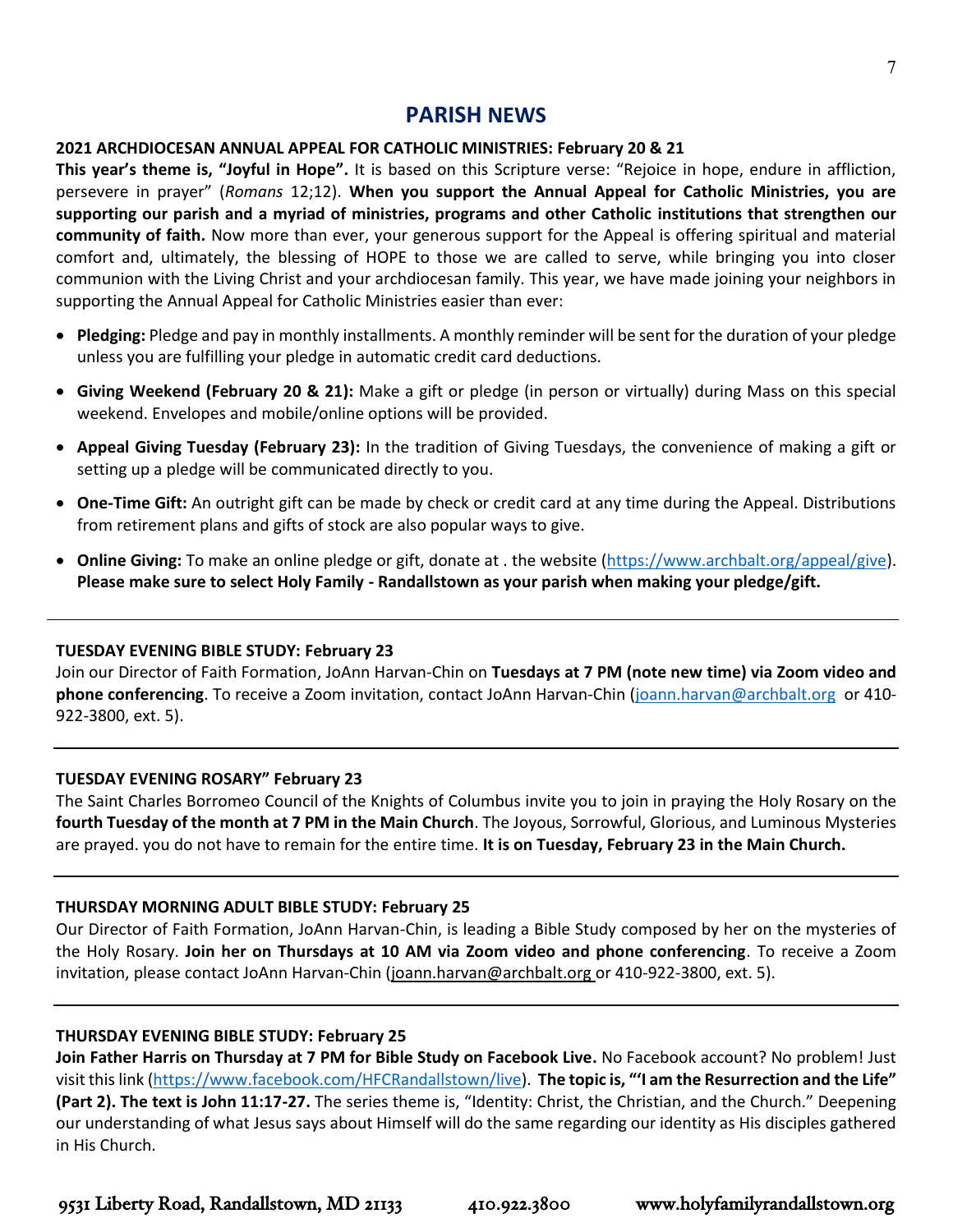### **PARISH NEWS**

#### **LENTEN FIRDAYS ARE DAYS OF ABSTAINING FROM EATING MEAT: February 26**

**Catholics age 14 & older are obliged to abstain from eating meat except for seafood.** Eggs, milk products, or condiments of any kind (even if animal fat is an ingredient) are allowed. *These disciplines are in memory of the sacrifice of our Lord Jesus Christ for our salvation, Intentionally failing to observe these obligations in a substantial way is a serious sin.*

### **LENTEN FRIDAY FISH FRIES ARE CANCELLED THIS YEAR**

Unfortunately, we are not having our Fish Fries this year. The parish budget has a large deficit. We cannot risk having a fundraiser possibly having a deficit since the response during a pandemic is uncertain. **God willing, we will resume this event during Lent 2022.**

#### **STATIONS OF THE CROSS: February 26**

Stations of the Cross at **3 PM will be on Facebook Live** [\(https://www.facebook.com/HFCRandalstown/live\)](https://www.facebook.com/HFCRandalstown/live). Stations of the Cross at **7 PM in the Main Church.** During both times, we will use the devotion text on our website [\(https://www.holyfamilyrandalltown.org/stations\)](https://www.holyfamilyrandalltown.org/stations).

### **VIDEO WATCH PARTY SERIES OF "THE CHOSEN" February 26**

**Our Director of Faith Formation, JoAnn Harvan-Chin, invites adults age 18 and older to a series of video watch parties on n Zoom video conferencing.** We will watch the acclaiming series, "The Chosen," which is based on the Gospels as Jesus calls people to discipleship. We will watch 8 episodes. After each episode, there will be a discussion. **We are meeting on Fridays at 7:30 PM. For more information and a Zoom invitation, send an email to JoAnn Harvan-Chin [\(joann.harvan@archbalt.org\)](mailto:joann.harvan@archbalt.org).** 

#### **YOUTH GROUP PRETZEL MAKING: March 6 & 20**

This popular event returns on Zoom video conferencing. Youth ages  $12 - 17$  are inviting to make soft pretzels and learn about Lent. **It will be held on Saturday, March 6 and Saturday, March 20 at 1 PM.** For more information, the recipe, and a Zoom invitation, contact our Director of Faith Formation, JoAnn Harvan-Chin via email [\(joann.harvan@archbalt.org\)](mailto:joann.harvan@archbalt.org). The first ten persons will receive a free yeast packet.

#### **MORALITY OF RECEIVING COVID VACCINES: Resources to read**

**"UPDATE: Use of Pfizer, Moderna COVID-19 vaccines is morally acceptable, say bishops"** [https://www.catholicnews.com/update-use-of-pfizer-moderna-covid-19-vaccines-is-morally-acceptable-say](https://www.catholicnews.com/update-use-of-pfizer-moderna-covid-19-vaccines-is-morally-acceptable-say-bishops/)[bishops/](https://www.catholicnews.com/update-use-of-pfizer-moderna-covid-19-vaccines-is-morally-acceptable-say-bishops/)

#### **The full statement from these USCCB Committees**

<https://www.usccb.org/moral-considerations-covid-vaccines>

**Statement by the Maryland Conference of Catholic Bishops, "Maryland Bishops Encourage Use of COVID Vaccine"** <https://www.mdcatholic.org/bishopscovid>

**Vatican News (official agency of The Holy See):** "Vatican CDF [Congregation for the Doctrine of the Faith] says use of anti-Covid vaccines "morally acceptable"

[https://www.vaticannews.va/en/vatican-city/news/2020-12/vatican-cdf-note-covid-vaccine-morality](https://www.vaticannews.va/en/vatican-city/news/2020-12/vatican-cdf-note-covid-vaccine-morality-abortion.html)[abortion.html](https://www.vaticannews.va/en/vatican-city/news/2020-12/vatican-cdf-note-covid-vaccine-morality-abortion.html)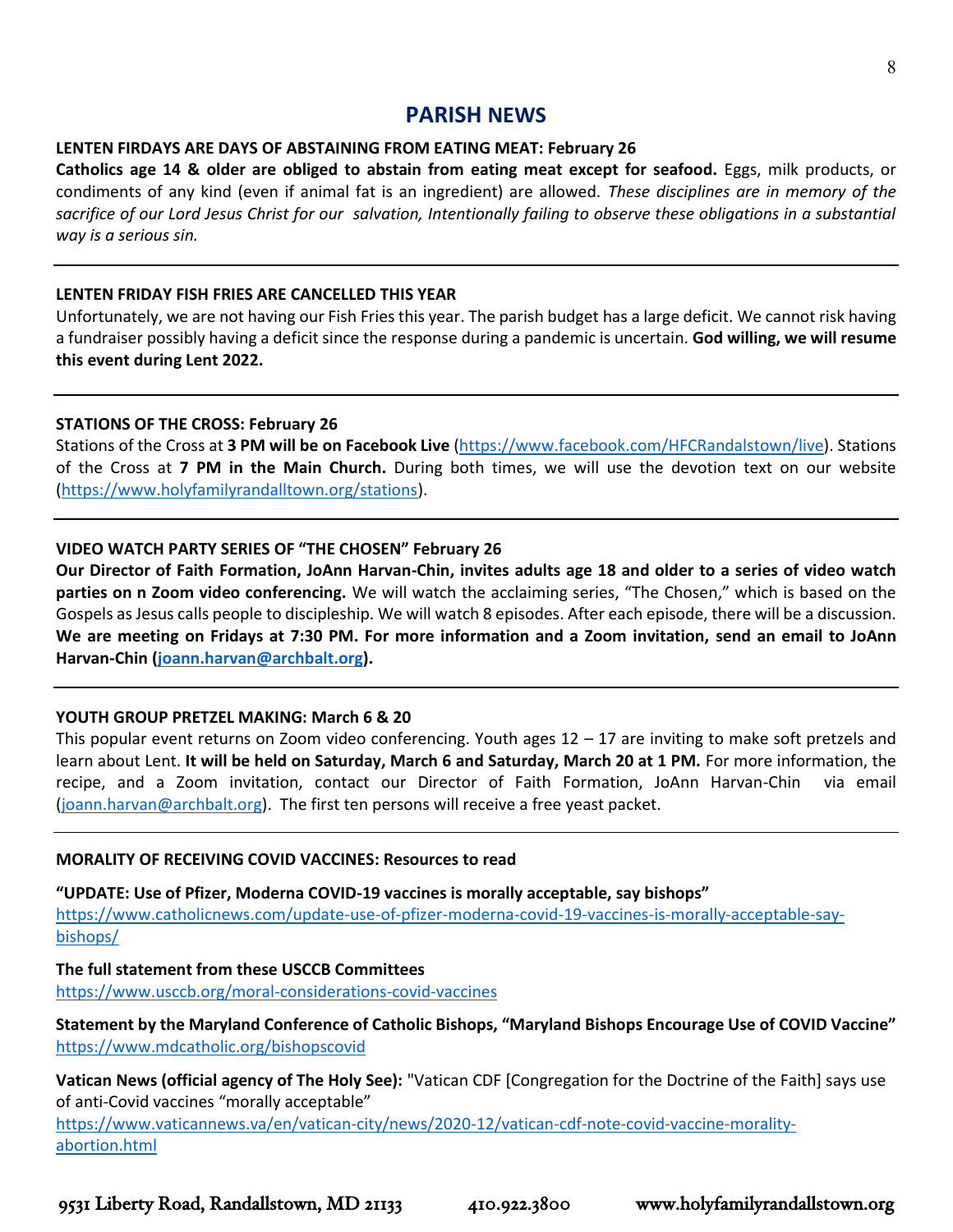### **COMMUNITY ANNOUNEMENTS**

### **VIRTUAL DISCERNMENT TREAT FOR MEN CONSIDERING PRIESTHOOD: February 26 – 28**

The theme is, "Discernment in the Year of Saint Joseph", The retreat is open to men 18 years and older. You will have a chance to interact with the Vocation Director, Associate Vocation Directors, and seminarians**. To register, visit the website [\(https://archbalt.regfox.com/vocationsdiscernmentretreat\)](https://archbalt.regfox.com/vocationsdiscernmentretreat),**

### **42nd ANNUAL ARCHDIOCESAN SOCIAL MINISTRY CONVOCATION: February 27**

**This year's theme is, "Perseverance in the March for Justice." This virtual event will be held on Saturday, February 27 from 9 AM – 3 PM.** The keynote address will be given by Mr. Ashley Morris, Associate Director for the Intercultural Office of the Archdiocese of Atlanta.

**Because this event is virtual this year, we are encouraging participants to register online if possible.** We will communicate updates about how to access links for the virtual event through the Eventbrite page. Registration will remain open through the day of the Convocation. **Cost is \$10. You can register at the website [\(https://www.archbaltsmc.org/\)](https://www.archbaltsmc.org/).** If you are unable to register online or have technology needs for the event, please contact Saint Francis of Assisi Church (410-235- 5136). They will connect you with a member of the planning committee and we will try to assist you

#### **PREGNANT, NEED HELP?**

**Gabriel Network:** 1-800-ANGEL-OK or [https://gabrielnetwork.org](https://gabrielnetwork.org/) **Women's Center West in Catonsville:** 410-788-4433 or<https://www.womenscenterwest.com/> **Maternity Counseling / Adoption Services:** Contact Catholic Charities at 410-659-4050

### **SUFFERING POST-ABORTION STRESS**

**Rachel's Vineyard Baltimore:** 410-625-8491 or https://www.arch**?** [balt.org/project-rachel/](https://www.archbalt.org/project-rachel/)

### **DOMESTIC VIOLENCE HELPLINES**

The abuse of an intimate partner, whether it is a marriage or a dating relationship, causes physical, emotional, and spiritual trauma. Help is available. Call 1-800-MD-HELPS (1-800-634-3577). In an emergency, call 911.

### **CHILD & YOUTH PROTECTION**

The Archdiocese of Baltimore and Holy Family Parish urge anyone who has reason to believe that a child has been subjected to abuse or neglect to report it immediately to the local Department of Social Services, Child Protective Services. The Baltimore County contact is 410-887-8463. The Carroll County contact is 410-386-3434.

If anyone suspects Church Personnel of abuse, neglect, or misconduct with a minor, please also contact the Archdiocesan Office of Child and Youth Protection by calling the Victims' Assistance Line (1-866-417-7469) or by contacting the Office directly (410-547-5348).